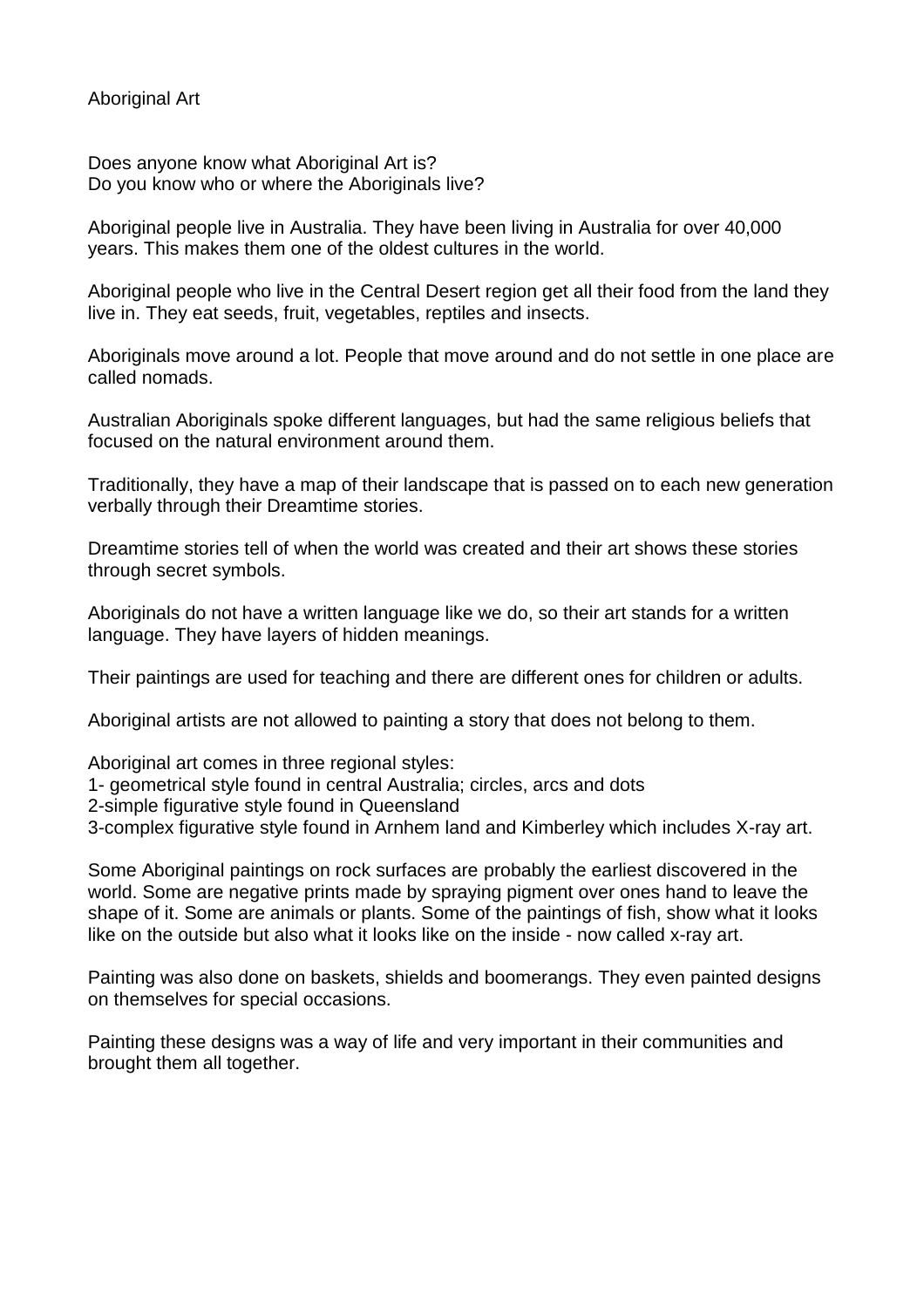What stories can you tell from your art using Colour, Pattern and Symbols?

What is a symbol? A symbol is a picture or object that represents something else. For example if you were in a restaurant and you saw a door with a small picture of a lady or man on it, what do you think it means?

A picture tells 1000 words. What does yours say?

Art activities:

Creating your own Aboriginal art works.

Perhaps you can use this activity as a cross-curricular lesson of English and Art. Give them print outs of the two sheets of Aboriginal symbols. Ask them to pretend they are living thousands of years ago and get them to make with the symbols a piece of art work they will pass down to their ancestors. To make it less complicated get them to pick out 3 symbols that will use to create their storyline and art work. Show them some of the Aboriginal art work to help inspire them.

-On one sheet, get them to draw out the three symbols they have chosen. Now create patterns from those symbols. On the back of your art work, once it is dry, write down your story explaining what your art work shows.

Another cross-curricular idea is with Geography or biology. If you have a trip to the zoo or a forest, get them to create a story focused on animals, or things they saw in the forest. Get them to think about the colours that they saw on these trips and use those colours in their work. Maybe they want to bring back some leaves they found to incorporate into their work. If there are animals without Aboriginal symbols, get them to design their own symbols. Did they see animal tracks on their trip? Did they look different to kangeroo tracks? What did they look like?

## Display purposes:

If you have in mind that you want to make a big display with their art work, get them to include at the end of each sheet tracks, or river symbols so that you can connect all their work into one long map, journey and story on the wall.

## OR

A really cool display would be to make each child do their art work on brown paper to emulate Aboriginal art on bark. To display get the children to collect one of two small branches/twigs (about the size of their art work). Making little holes in the art work, put string through and tie the wood to it and then with the sting make a hanging bit so that it looks like this -